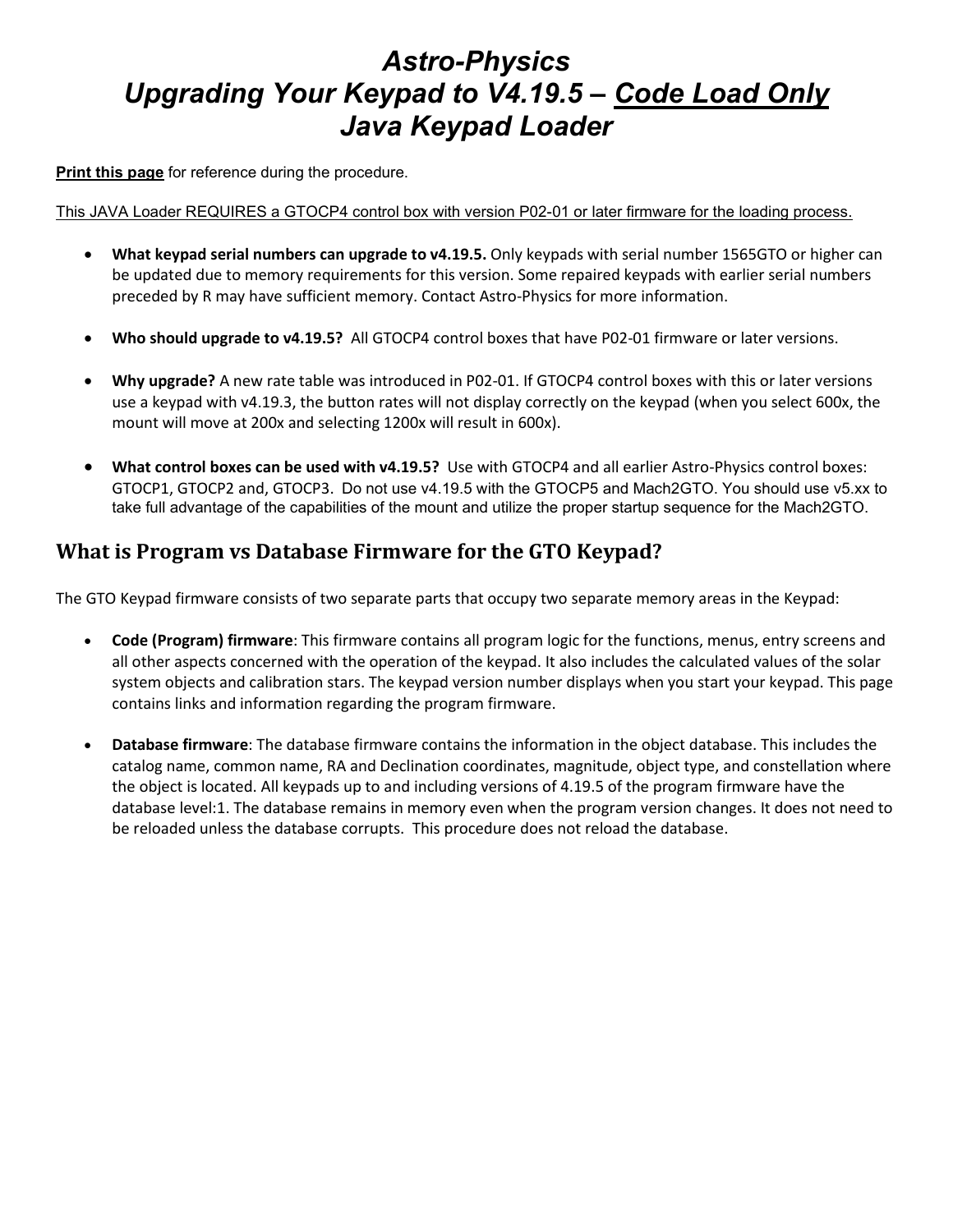# **Download the Keypad Loader Zip File**

The Java Keypad Loader can be used on any operating system that can run Java. At AP, we have tested Windows 10, Windows 7, Ubuntu 20, and Mac 10. To use it, you must first install the latest version of Java, and any USB-serial adapter drivers your computer needs.

### **Installing Java**

Download Java from [www.java.com](http://www.java.com/) and run the exe or dmg file. Installation takes just 3 clicks.



#### **Installing Drivers**

Drivers should be installed BEFORE making the initial connection between the computer and the GTOCP4.

- USB port on the CP4. You must have the FTDI driver installed for your operating system. Download links can be found at [www.astro-physics.com/software-updates](http://www.astro-physics.com/software-updates) .
- Keyspan USB-Serial adapter to connect over serial. Be sure the Keyspan driver is installed.

#### **Windows**

On Windows, download the keypad loader zip file. Extract the zip file to a new folder, by right clicking the zip file and selecting **Extract All**. You will be given the option to select a destination, with the default destination being your downloads folder. Simply click **Extract** and Windows will unzip the file.

Next, open the unzipped folder and find the file **KeypadLoader**. It will be labeled as an Executable Jar File.

Double click the executable to run the keypad loader program.

#### **Mac**

On Mac, download the keypad loader zip file. Extract the zip file to a new folder, by double clicking the zip file. This should create a folder of the same name in the directory.

Next, open the unzipped folder and find the executable **KeypadLoader**. It should be labeled as an Executable Jar File. Double click the file, and the program should open. If the program does not open, then you will need to run the executable from the command line, as shown below. First open terminal, then proceed to the folder that holds the **KeypadLoader** file with the cd command. Then, type **'/usr/libexec/java\_home'/bin/java -jar KeypadLoader.jar** and the

program should run. Note, the screen sample is from an earlier version of the keypad loader.

| . | Keypad_Loader_External_GUI_Full_Load_V6 - - zsh - 80×24                                     |
|---|---------------------------------------------------------------------------------------------|
|   | Last login: Fri Oct 30 16:50:14 on ttys002                                                  |
|   | /Documents/TEMP-2020-1026/Keyp ~ % cd /Users = % / ^ / ^ / / ^ / / Documents/TEMP-2020-1026 |
|   | ad Loader External GUI Full Load V6/                                                        |
|   | iMac Keypad_Loader_External_GUI_Full_Load_V6 % `/usr/libexe\/                               |
|   | c/java_home`/bin/java -jar KeypadLoader.jar                                                 |

| Name             | Type                       |
|------------------|----------------------------|
| lib              | File folder                |
| all.out          | OUT File                   |
| config.txt       | <b>Text Document</b>       |
| DSKY.HE1         | <b>HE1</b> File            |
| DSKY.HE2         | <b>HE2</b> File            |
| DSKY.HE3         | <b>HE3 File</b>            |
| DSKY.HE4         | <b>HE4 File</b>            |
| DSKY HE5         | <b>HE5 File</b>            |
| DSKY.HE6         | <b>HE6 File</b>            |
| DSKY.HE7         | <b>HE7</b> File            |
| <b>DSKY.HEC</b>  | <b>HEC File</b>            |
| KeypadLoader.jar | <b>Executable Jar File</b> |
| log4j.properties | <b>PROPERTIES File</b>     |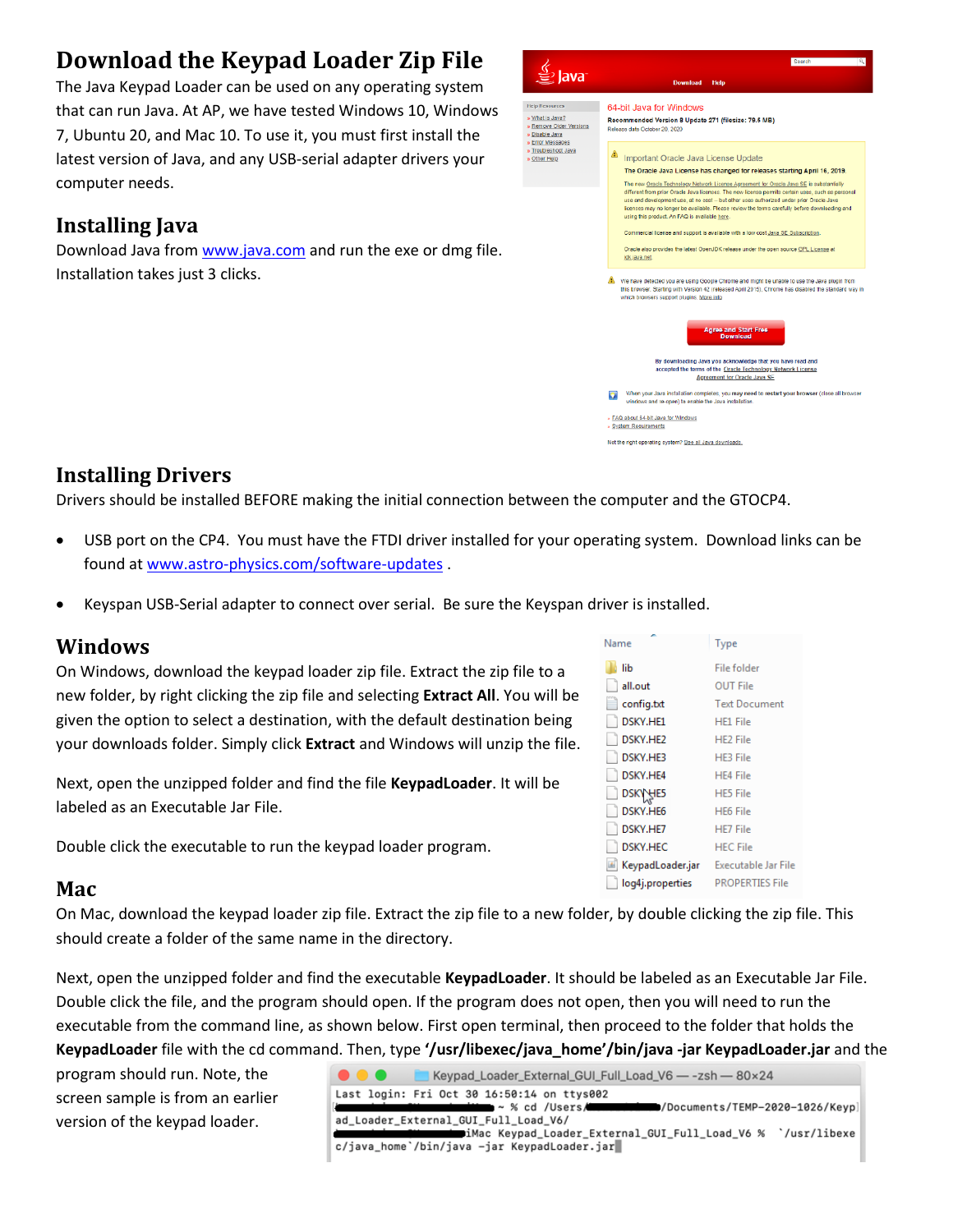#### **Linux**

On Linux, download the keypad loader zip file. Extract the zip file to a new folder by clicking the zip file and then clicking **Extract** in the upper corner of the

window.

Next, open Terminal and use the **cd** command to get into the extracted folder. Finally, type **sudo java -jar KeypadLoader.jar** to run the program, as shown in the screenshot. Enter your password if needed. The keypad

|                     |          |          |                                          | $\alpha$<br>$\equiv$               |                                                                         | $\Box$ |                                                                                                                                                                                             |
|---------------------|----------|----------|------------------------------------------|------------------------------------|-------------------------------------------------------------------------|--------|---------------------------------------------------------------------------------------------------------------------------------------------------------------------------------------------|
|                     |          |          |                                          |                                    |                                                                         |        |                                                                                                                                                                                             |
|                     |          |          |                                          |                                    |                                                                         |        |                                                                                                                                                                                             |
|                     |          |          |                                          |                                    |                                                                         |        |                                                                                                                                                                                             |
|                     |          |          |                                          |                                    |                                                                         |        |                                                                                                                                                                                             |
| DSKY.HE1            | DSKY.HE4 | DSKY.HE7 |                                          |                                    |                                                                         |        |                                                                                                                                                                                             |
| DSKY.HE2            | DSKY.HE5 | DSKY.HEC | lib                                      |                                    |                                                                         |        |                                                                                                                                                                                             |
| DebugOutput         |          |          |                                          |                                    |                                                                         |        |                                                                                                                                                                                             |
|                     |          |          |                                          |                                    |                                                                         |        |                                                                                                                                                                                             |
|                     |          |          |                                          |                                    |                                                                         |        |                                                                                                                                                                                             |
| [sudo] password for |          |          |                                          |                                    |                                                                         |        |                                                                                                                                                                                             |
|                     |          |          |                                          |                                    |                                                                         |        |                                                                                                                                                                                             |
|                     |          |          | oad_V6\$ sudo java -jar KeypadLoader.jar | : ~/Desktop/KeypadLoaderV6/Keypad_ | KeypadLoader.log<br>DSKY.HE3 DSKY.HE6 KeypadLoader.jar log4j.properties |        | :~\$ cd Desktop/KeypadLoaderV6/Keypad Loader External GUI Fu <br>:~/Desktop/KeypadLoaderV6/Keypad Loader External GUI Full L<br>:~/Desktop/KeypadLoaderV6/Keypad_Loader_External_GUI_Full_L |

loader must be run as root, to have access to the serial ports. Note, the screen sample is from an earlier version of the keypad loader.

# **Setup the System for the Upgrade**

Each operating system will follow the same routine regardless of whether it is a Windows, Mac, or Linux.

- 1. For this code load, your keypad serial number must be 1565GTO or higher. However, if your older keypad was repaired and the new serial number begins with the letter "R", it is possible that the repaired unit has the higher memory capacity required for this upgrade. Contact Astro-Physics for further information. The older keypads do not have sufficient memory for the new code load.
- 2. Your GTOCP4 control box MUST have version VCP4-P02-01 or later for this download. If you do not have a P02-xx version or you are attempting to use a GTOCP1, 2 or 3, the keypad will not recognize your control box.
- 3. Connect the power cable to the GTO control box. Since the motor cables are not needed for the download, you can use just the GTO control box and a power supply or battery. You may wish to remove the control box from the mount for this procedure. The mount does not need to be present.
- 4. Connect your GTOCP4 to your computer with one of these options:
	- a. USB Cable. Remember that USB cables should be no longer than 15' (5 meters). To use the USB connection, make sure that you install the FTDI driver on your computer BEFORE connecting cables. The driver can be found at http://www.ftdichip.com/Drivers/VCP.htm. Once the driver is installed, simply plug your computer into the GTOCP4 using a USB cable. The computer will take a moment to make sure it has the proper driver and designate a COM port.
	- b. Straight-through serial cable. You may plug the cable into either of the two RS-232 ports on the control box. Your serial cable must be "straight-through" (as opposed to a "null modem or cross-wired"). We have 15' Straight-Through Serial Cables available for purchase if you do not already have one. Mounts shipped in recent years included one of these cables. If you require a USB-to-serial adapter, we recommend that you use one with an FTDI chip or the Keyspan adapters. We do NOT recommend USB-to-serial adapters with Prolific chips.

## **Mount and COM Port Test Procedure**

You must follow these procedures *EXACTLY*. If you do, the process is quite easy. Pay particular attention to what is connected and powered on at various stages.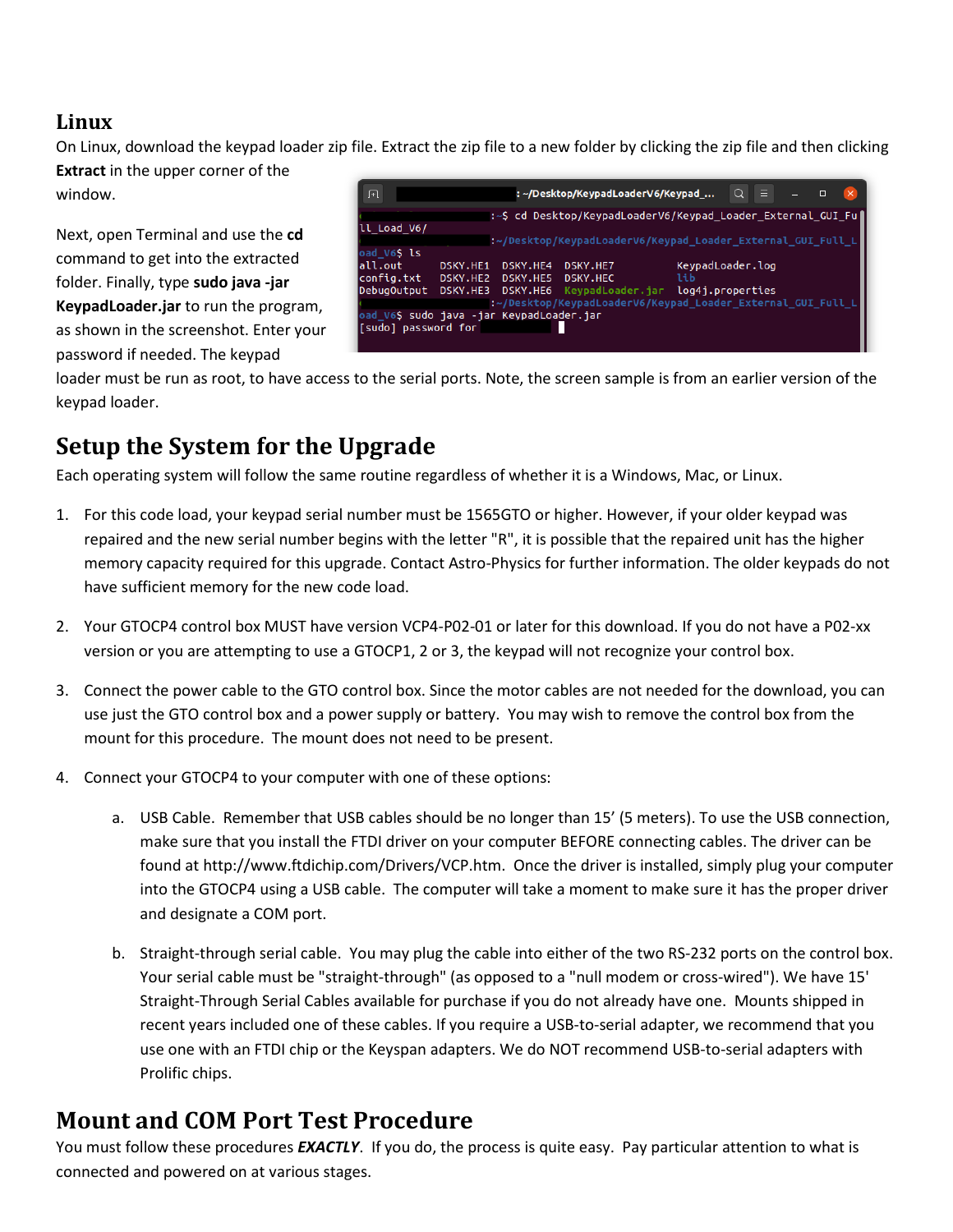- 1. Double check to be sure your cables are connected: power and USB or serial cable. The keypad can be plugged in at this point, however it is not necessary since you will only be testing the mount firmware and COM port.
- 2. Turn on the power to your control box.
- 3. Locate and unzip the file that you downloaded onto your computer if you have not already done so. Refer to the instructions above for various computer systems.
- 4. Follow the directions above and click on the KeypadLoader.jar file.
- 5. The loader will display your download and COM port options.
	- a) Select Code Load Only to load just the program code.
	- b) Select the appropriate COM port.

| Astro-Physics Keypad Boader                                                                                                       | 53<br>$\Box$<br>▭ |
|-----------------------------------------------------------------------------------------------------------------------------------|-------------------|
| Load Type: V Code Load Only Database Load Only<br><b>Check FirmWare</b><br><b>Test COM/Mount</b>                                  | Code Load         |
| Please select Serial Port<br>[0] COM1: Communications Port (COM1) - Serial0<br>[1] COM6: Keyspan USB Serial Port (COM6) - 19H2KP0 | 0%                |
|                                                                                                                                   |                   |

6. Click Test/COM Mount button. Results should display as follows:

| Astro-Physics Keypad Loader                                                                                                        | $\mathbf{x}$<br>e<br>o |
|------------------------------------------------------------------------------------------------------------------------------------|------------------------|
| Load Type: V Code Load Only Database Load Only<br><b>Check FirmWare</b><br><b>Test COM/Mount</b>                                   | Code Load              |
| lPlease select Serial Port<br>[0] COM1: Communications Port (COM1) - Serial0<br>[1] COM6: Keyspan USB Serial Port (COM6) - 19H2KP0 | 100%                   |
| Completed 10% of Comm Test/Mount.<br>Completed 100% of Comm Test/Mount.<br>Donel                                                   |                        |

- 7. Click the Check Firmware button. The program will query the control box to be sure that it has the appropriate firmware proceed with the download. If you have the correct firmware, the box will display a second "Done!" and the Code Load button will become active.
	- If successful, proceed to the Keypad Code Load section of these instructions.
	- If you get an error message, check all cables and connections. Close the Keypad Loader program and start again.

## **Keypad Code Load**

Do not try this procedure unless you have successfully completed the test above. Otherwise, you will erase the current program from your keypad, the screen will be blank, and you will not be able to use your keypad.

Please follow these steps in order. If the process is interrupted, close the loader and restart from step 1 above.

- 1. Turn off the power to the control box.
- 2. Plug in the keypad if not already done and be sure that the power cable is connected to the GTO control box and locked in place. The motor cables do not need to be attached.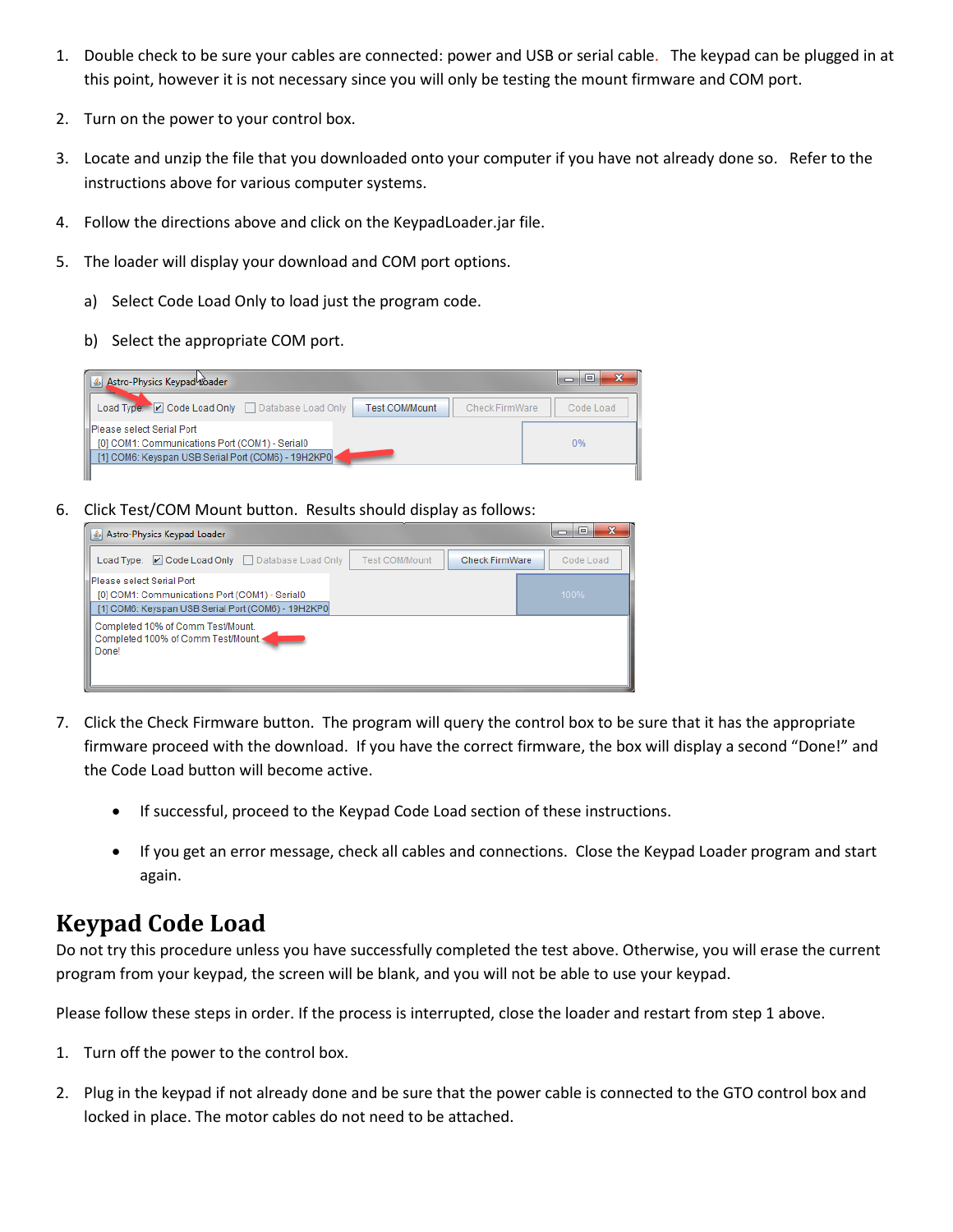- 3. Place the keypad on a solid surface and press any three buttons (except Stop) simultaneously and hold them down. The combination of <PREV, S and NEXT> work well for those of us with fat fingers! We call this a "three-finger salute". As you are holding these three keys, turn on the power to the control box.
- 4. A new display will appear on the window of the keypad. At this point, release the three buttons. Then, press the West button to indicate YES for the next four windows and press the E button to indicate NO for the window that displays "Test Flash". This will erase the current program. These are the screen displays and the responses (note, the display says "FN=No", however you will press the "E" button):
	- "Load defaults" Choose Yes (West)
	- "Are you sure" Choose Yes (West)
	- "Clear flash" Choose Yes (West)
	- "Are you sure" Choose Yes (West)
	- "Test flash" Choose No (East)
- 5. Once you have completed the previous step, the keypad will be placed in a ready-to-receive mode. A blank window with the blinking cursor in the upper left corner of the screen will indicate this.
- 6. Look back to the Keypad Loader on your computer. Select the highlighted Code Load button. The following information screen will appear. Read and click OK. Note that in most cases, the programs running on your computer will not interfere. However, if the load is not successful, try closing other programs or audio files if any are open.



After a few seconds, you will hear a series of beeps from the keypad as uploading begins but will get no audible feedback during the remainder of the upload. At the beep, a "1" will appear in the upper left corner, and the blinking cursor will move to the second space of the second row. The load process is very slow due to the rate at which data can be downloaded into the keypad through the control box. Once you get it started it will take about 20 minutes for the code load to complete.

7. As the upload progresses, the white display box within the Keypad Loader will indicate the progress of the load.



8. When the upload is complete, the Keypad will beep once and display the new version number. The computer dialog box will indicate that the process is "Done!". Cycle power to the mount and begin your session.